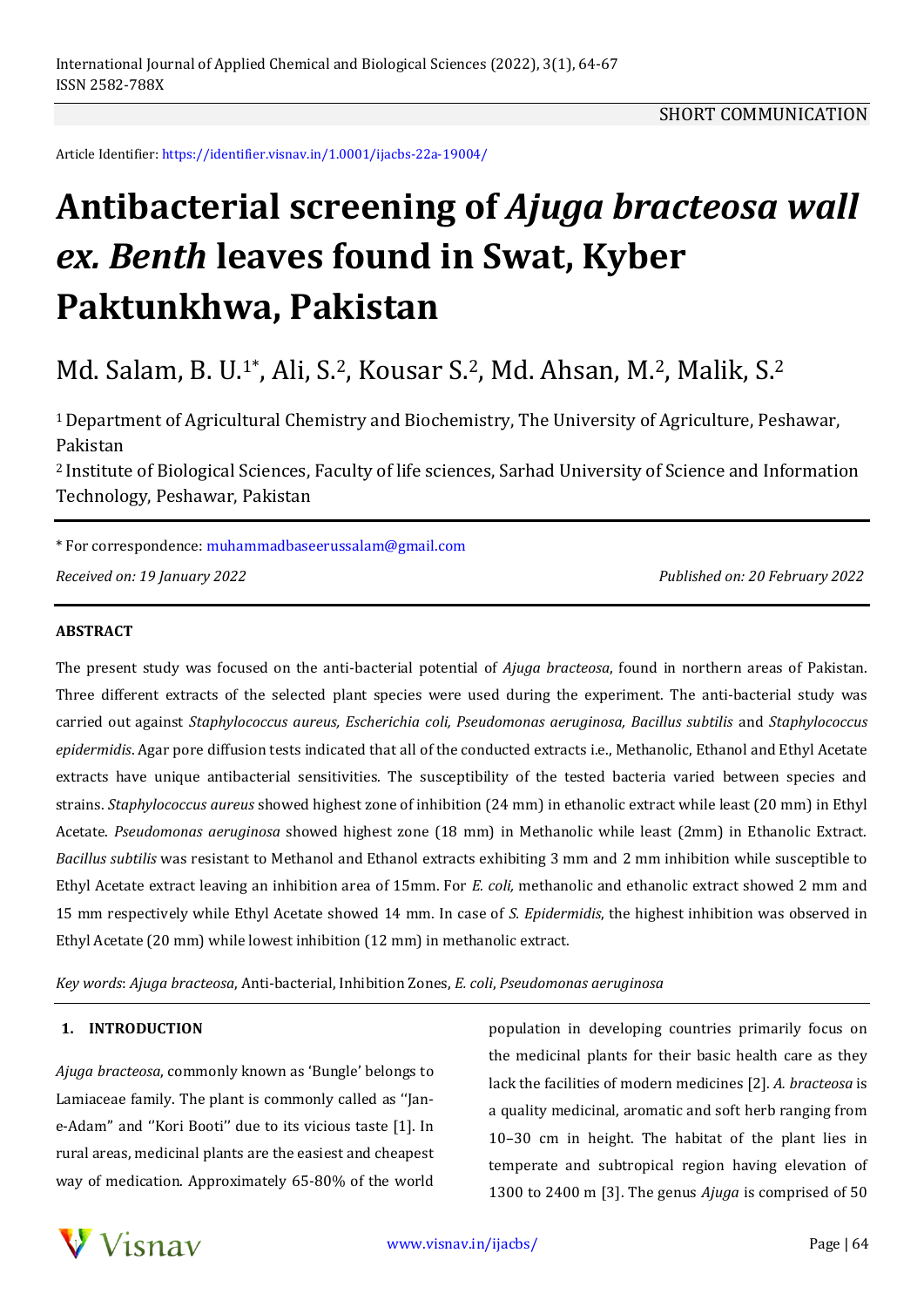Md. Salam, B. U., Ali, S., Kousar S., Md. Ahsan, M., Malik, S. (2022). Antibacterial screening of *Ajuga bracteosa wall ex. Benth* leaves found in Swat, Kyber Paktunkhwa, Pakistan. International Journal of Applied Chemical and Biological Sciences, 3(1), 64-67. https://identifier.visnav.in/1.0001/ijacbs-22a-19004/

species which is found cosmopolitan [4]. *Ajuga* species are widely used for the inflammatory and metabolic diseases including diabetes [5], malaria [6], hypertension etc. [7]. Medicinal plants are also important due to presence of antimicrobial compounds. Many infectious diseases are cured by plants extracts due to their potential microbial activity. There are numerous plants which consist of bioactive compounds and which need to be explored [8]. Numerous other Phyto-active compounds like glycosides, diterpenoids, ergosterols are also present. Apart from this, *Ajuga* is a rich in sitosterol (β and γ-sitosterol), palmitic acids, arabinose, glucoside and anthocyanidin [9].

The current research is carried mainly to find out the antibacterial analysis of *Ajuga Bracteosa* found locally in the area of Swat, Pakistan.

# **2. METHOD AND MATERIALS**

#### *2.1. Sample collection*

In order to carry out the research, a proper survey was carried out in District Swat followed by collection of *A. bracteosa* plants in a zip lock bag. The samples were brought to the labs of Institute of Biological Sciences Peshawar, Sarhad University of Sciences and Information Technology, Peshawar.

#### *2.2. Preparation of Extract*

Leaves of the sample plant were air dried and crushed in pestle and mortal. Plant extracts were prepared in 1:10 for different mediums i.e., Ethyl Acetate, Methanol and Ethanol. Samples were gently mixed and kept in a closed container in cool place for 72 hours. The solution was then passed through filter paper. The extract were further stored in temperature ranging from 2 °C - 8 °C for antibacterial activity testing.

#### *2.3. Bacterial strains*

Gram-positive bacteria comprising *Staphylococcus aureus* (ATCC 25923), and *Bacillus subtilis* (ATCC 6633), *Staphylococcus epidermidis* (ATCC 12228) and gramnegative bacteria such as *Escherichia coli* (ATCC 25922), and *Pseudomonas aeruginosa* (ATCC 25823) were prepared during the entire research.

#### *2.4. Culturing of bacterial species*

The identified bacterial strains were cultured in nutrient broth agar. For this purpose, 30 ml of the peripheral water were thoroughly mixed and sterilized in autoclave. It was then transferred to a glass test tube. To each test tube 5ml water was added followed by 10 µL of bacteria.

#### *2.5. Agar diffusion test*

Around 25-30 ml of nutrient Agar medium was then poured into a 14 cm diameter sterile Petri dish. The media was kept for solidification at room temperature. Inoculation of all the microbes was done over agar using a sterile swab. Small holes (6-8 mm) were punched with an antiseptic cork stopper and 100 µL of antimicrobial extract solutions (methanol, ethanol and ethyl acetate) were added to the holes. The agar plates were then incubated at 37 °C for 24-48 hours.

#### **3. RESULTS AND DISCUSSION**

The present study was designed to determine the antibacterial effect of *Ajuga bracteosa* against five selected species i.e., *Staphylococcus aureus, Araginosea streptococcus, Bacillus subtilis, E. coli* and *Staphylococcus epidermidis*.

Results have shown that *Ajuga* has an inhibitory effect on these specific pathogenic bacteria. The susceptibility of the tested bacteria varied between species and strains.

The Methanolic extract of *Staphylococcus aureus* showed low significant activity i.e., 16 mm inhibitory zone, while the Ethanolic extract and Ethyl acetate extract showed high activity i.e., 20 mm and 24mm. The results are in

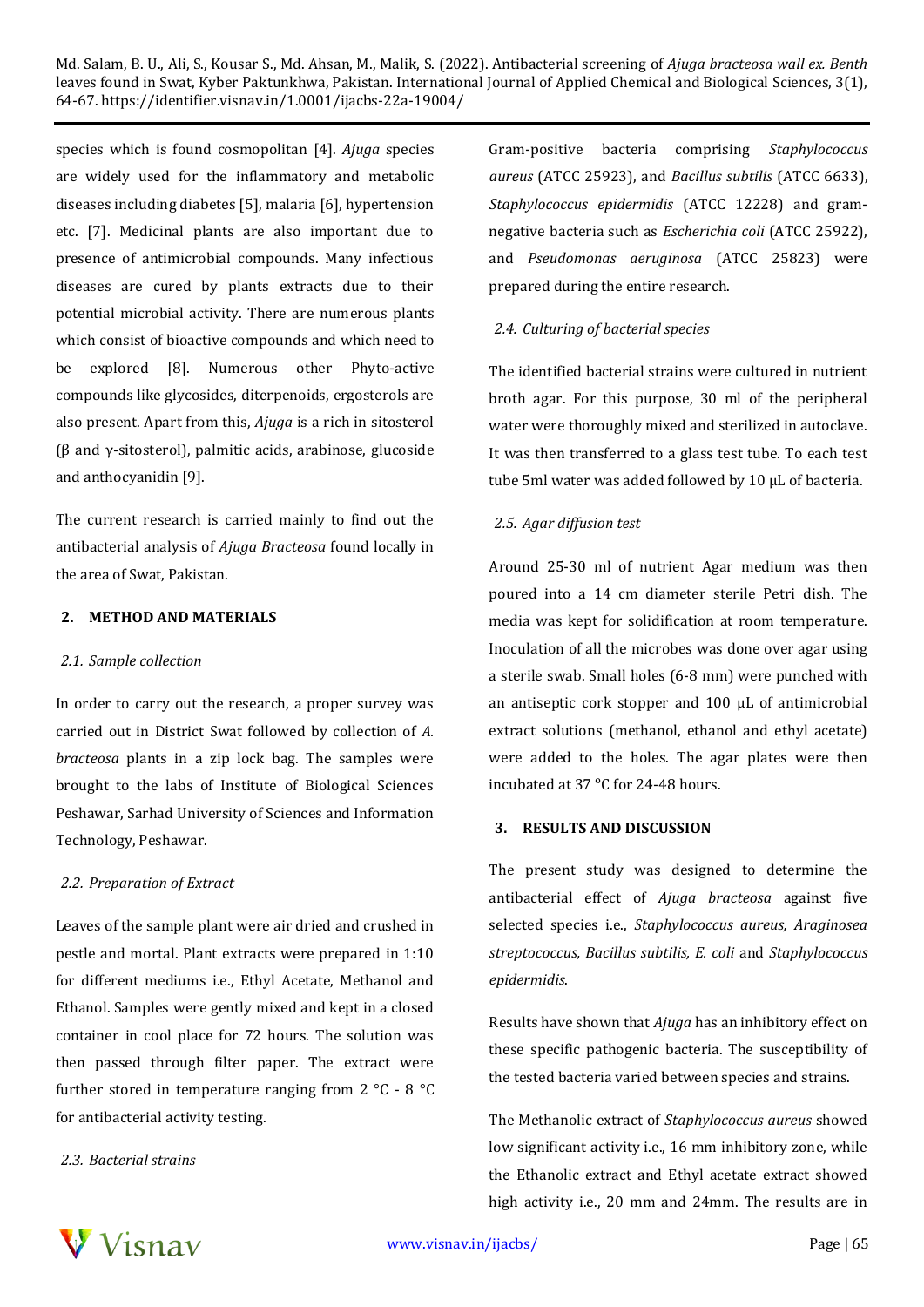Md. Salam, B. U., Ali, S., Kousar S., Md. Ahsan, M., Malik, S. (2022). Antibacterial screening of *Ajuga bracteosa wall ex. Benth* leaves found in Swat, Kyber Paktunkhwa, Pakistan. International Journal of Applied Chemical and Biological Sciences, 3(1), 64-67. https://identifier.visnav.in/1.0001/ijacbs-22a-19004/

| Table 1. Shows antibacterial activity of Ajuga bracteosa leaves extract |                  |                  |                  |                  |                       |
|-------------------------------------------------------------------------|------------------|------------------|------------------|------------------|-----------------------|
| Extract                                                                 | S. aureus        | B. subtilus      | P. aeruginosa    | E. coli          | <i>S. epidermidis</i> |
| Ethanolic                                                               | 24mm             | 3mm              | 2mm              | 15mm             | 15mm                  |
| Methanolic                                                              | 16mm             | 2mm              | 18 <sub>mm</sub> | 2mm              | 12mm                  |
| Ethyl acetate                                                           | 20 <sub>mm</sub> | 20 <sub>mm</sub> | 14mm             | 18 <sub>mm</sub> | 20 <sub>mm</sub>      |

line with other studies who also concluded the same result of *Ajuga* against five types of bacteria [10].

In case for *Bacillus subtilis*, methanolic and ethanolic extracts were not effective and were in the suppression zones of 02 mm - 03 mm, respectively, but the antibacterial potential of the ethyl acetate extract showed a good activity against *Bacillus subtilis* with a suppression zone of 15mm. The results are found similar with previous studies the antimicrobial effect against *Bacillus* strains with a zone of inhibition (15mm) [11- 12]. In the case of *Pseudomonas aeruginosa*, the ethanolic extract showed 02 mm, while the ethyl acetate extract and the methanolic extract showed inhibitory area as 14 mm -18 mm respectively. The given results are consistent with using a multidrug resistant bacterial strain against methanol leaf extract of *Ajuga spicata* [11]. The findings for methanolic and ethyl acetate extracts of *Ajuga bracteosa* was also similar to studies which determined the *in vitro* action separately against multi bacterial strains and which exhibited good effect i.e., 15 –



27 mm zone of inhibition. Lowest inhibition zone was observed for the methanolic extract for *E. coli* i.e., 02mm inhibition zone while the ethanolic extract and ethyl acetate extract were 15 mm - 14 mm, respectively. The results were in-line other studies on low MIC against *E. coli*. For *S. epidermidis*, methanolic extract showed activity with a suppression zone of 12 mm. The inhibitory ranges of ethanolic extract and ethyl acetate extract were 15 mm and 20 mm. Among all of the extract, Ethyl Acetate had a durable inhibition effect for the candidate bacterial strains. The effect was followed by ethanol and methanol extracts. It was observed that the inhibitory activity for ethyl acetate was stronger on all Gram-negative pathogens compared to others.

# **4. CONCLUSION**

It was concluded that *Ajuga* extract is a significant (inhibition area ≥18mm) antibacterial agent. A strong anti-bacterial effect was observed for ethyl acetate against *Staphylococcus aureus, Staphylococcus epidermidis,* and *E. coli* compared to methanolic extract which showed insignificant resistance to *Staphylococcus aureus* and *Bacillus subtilis*.

# **5. ACKNOWLEDGEMENT**

# NA

# **6. CONFLICT OF INTEREST**

The authors have declared that there is no conflict of interest.

# **7. SOURCE/S OF FUNDING**